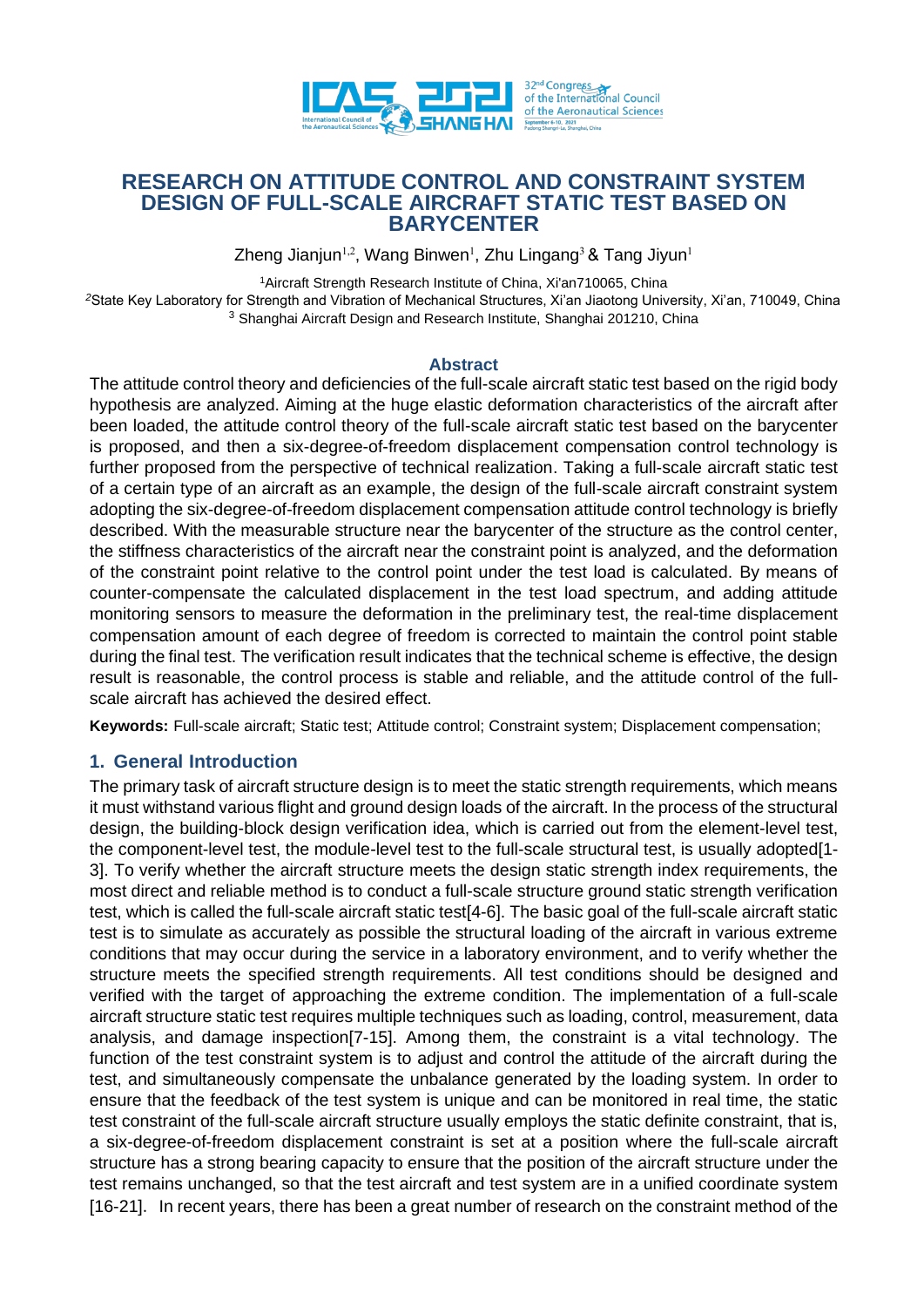full-scale aircraft static test and the realization of related technologies, and certain research results have been obtained. However, most of these researches are based on the traditional six-degree-offreedom static definite constraint method, focusing on solving some outstanding problems[22-24]. For the elastic large deformation aircraft structure, the traditional constraint methods and theories are no longer able to be employed due to the large deformation characteristics of the test aircraft after being loaded. Therefore, it is urgent to carry out corresponding theories, methods and technical research on such characteristics.

Based on the full-scale static test of a certain type of an aircraft, this paper analyses the stiffness characteristics of the test aircraft, and concludes that the aircraft structure has macroscopic characteristics of large-scale deformation. In accordance with the force characteristics of the aircraft structure, the aircraft attitude control theory based on the barycenter under the condition of elastic large deformation is proposed. Through the finite element analysis of the full-scale aircraft, the constraint system design method is formulated, and the attitude control technology of the displacement compensation of the constraint point based on the actual measurement was overcome. The project implementation verification indicates that the theoretical method is correct and the technical scheme is feasible, which provide significant reference value for follow-up similar experiments.

### **2. Constraint Benchmark Theory of The Full-scale Aircraft Static Test Based on Barycenter**

# 2.1 The attitude control method of aircraft structure ground test based on rigid body hypothesis

Generally, the rigidity of the full-scale military aircraft is relatively large, and the relative deformation of the constraint point after the structure loaded is small. The small deformation has little impact on the test result, so that the structure in the interval of the constraint point of the aircraft can be approximated as a rigid body. For the constraint of the test aircraft, it is only necessary to design a six-degree-of-freedom static constraint at a convenient location to realize the function of uniquely controlling the displacement of the aircraft structure and monitoring the loading error of the test system.

The landing gear is a part of the aircraft structure that can withstand large concentrated loads and is convenient for constraint. The typical method of constraint design is to respectively set three vertical hinged constraint, two heading hinged constraint and one lateral hinged constraint, or two lateral hinged constraint and one heading hinged constraint at the wheel cores of the three landing gears. Thus, statically and steadily constraining the six-degrees-of-freedom of the full-scale aircraft. A typical full-scale aircraft structure constraint design scheme is shown in Figure 1.

Normally, the landing gear of the aircraft is located close to the fuselage of a place with a high rigidity. Especially in the design of military aircraft, the strength requirements, configuration characteristics and high whole-aircraft rigidity cause little impact on the deformation of the loaded structure, so the loading error because of the relative deformation of constraint is very small as well. Therefore, the constraint design based on rigid body can meet the requirements of the full-scale aircraft static test under the requirements of the test with greater structural rigidity and relatively lower attitude control accuracy.

The previous simplified methodologies are unsuitable because of the particularity configuration of some aircrafts. Take a certain type of civil airliner as an example, the main pillar of the main landing gear of the aircraft is hinged to the 5-ribbed rear beam of the left and right wings of the aircraft and the length of the main pillar exceeds 3 meters, which is a typical cantilever long-leg configuration. This configuration causes the landing gear wheel core to be affected by the superimposed deformation of the wing roll deformation, the wing pitch deformation, and the elastic deformation of the cantilever of the landing gear strut itself. Eventually, in the empty-weight state, the unilateral main landing gear wheel core has a deviation of 5mm from the actual coordinate, and the heading coordinate deviation is 20mm. As a result, if the displacement of the landing gear wheel core (constraint point) is fixed, and this point will be relatively deformed as the load of the whole aircraft structure increases. Under the condition that the displacement of the constraint point of the wheel core is unchanged, the wheel core will reverse the displacement of the aircraft and further change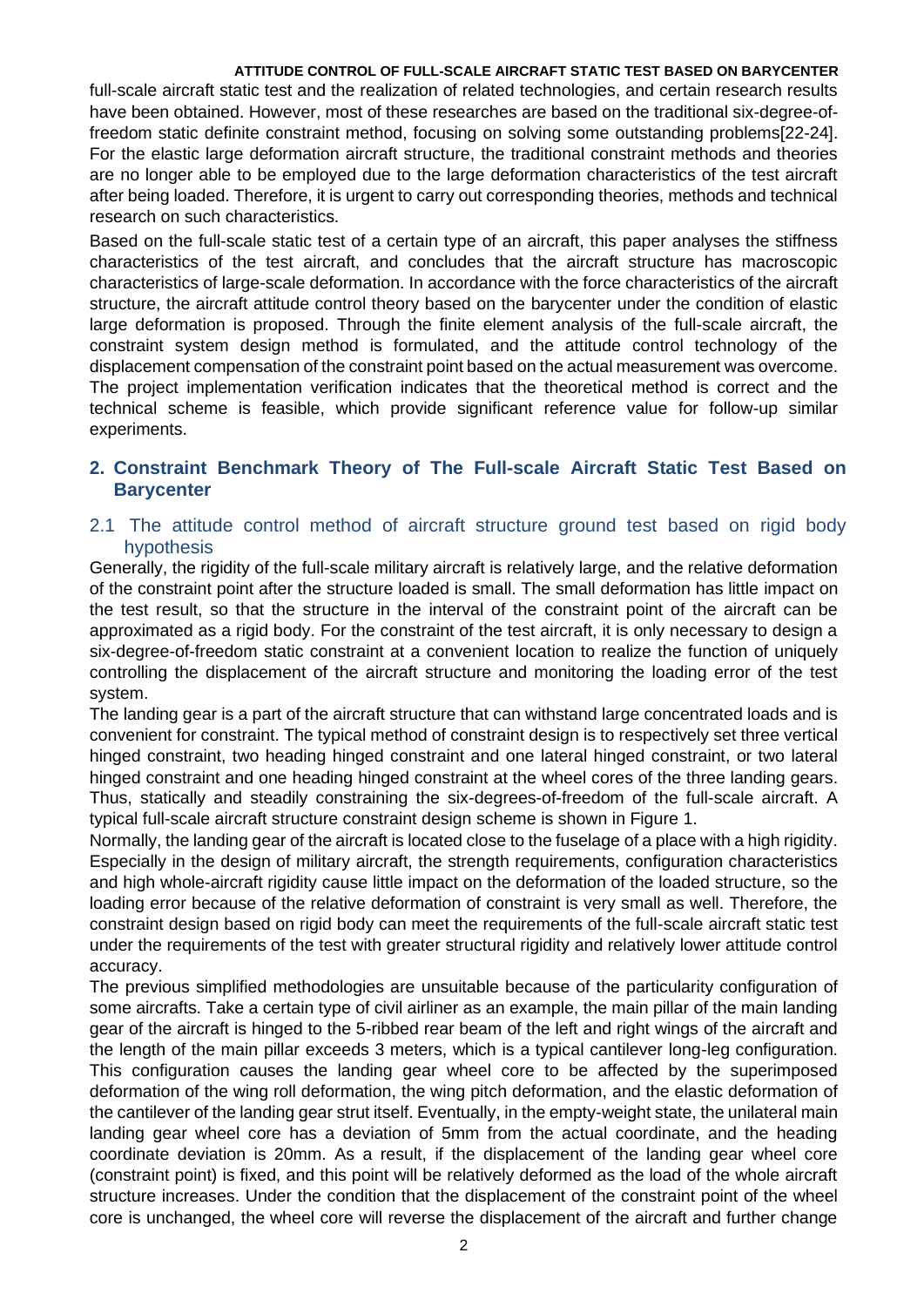the attitude of the whole aircraft structure, thereby affecting the loading direction of other loading points, and ultimately seriously affecting the test accuracy. On the other hand, the "Static / Fatigue Test Process Error Control Regulations" specifies that the allowable horizontal limit deviation of the constraint point is 5mm. The excessive self-weight deformation will lead to the conventional constraint scheme to fail to meet the requirements of the relevant standards. Therefore, other potential solutions must be taken into consideration.



Figure 1 –Typical design schematic illustration of full-scale aircraft constraint

# 2.2 Elastic Deformation Theory of Aircraft Structure Based on Barycenter

Based on the barycentric deformation theory regards the aircraft structure as an elastomer. The coordinate system is established at the theoretical barycenter of the structure under the test case. The origin of the coordinate system is kept fixed while the rest of the structure is deformed during the test.

According to the basic mechanics theory of flight principle, the aircraft in the vertical direction is affected by the inertial force generated by the mass of the structure itself and the lift force mainly generated by the wing surface, which constitute a pair of equilibrium forces. In the horizontal direction, the aircraft is affected by the thrust of the engine and the aerodynamic resistance of the structure, and the two constitute a pair of balanced force systems. Because the aircraft fuselage usually adopts the frame and long quilted structure, the wing adopts the beam rib structure, so that the rigidity of the airframe structure in the vertical direction is low, and the deformation after the structure been loaded is large. In addition, the rigidity of the structure in the heading direction is large, and the deformation after the structure been loaded is small. Therefore, this paper grasps the main contradiction and mainly discusses the deformation characteristics of the structure in the vertical direction.

The typical force states of the aircraft structure in the vertical direction are shown in Figure 2.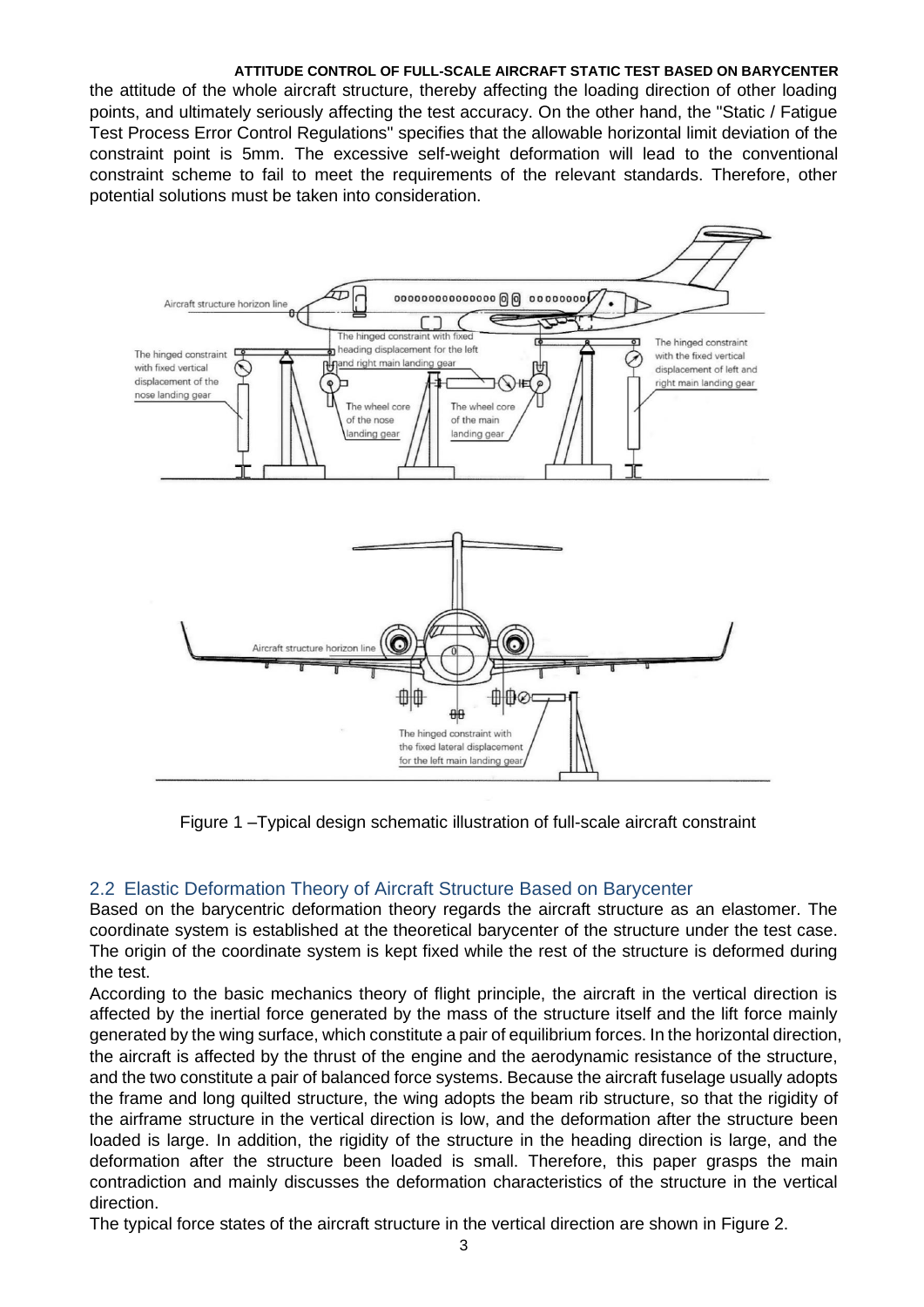

Figure 2 – Schematic diagram of vertical load balance in flight mechanics

The force states in the above schematic diagram can be expressed by the following formula.

$$
M_{(x,y,z)} = \int_{v} \rho d_{v} \tag{1}
$$

$$
F_{m(x,y,z)} = M_{(x,y,z)}a
$$
 (2)

$$
F_{l(x,y,z)} = \int_s p d_s \tag{3}
$$

$$
F_{m(x,y,z)} = F_{l(x,y,z)}
$$
\n(4)

Where  $^{M_{(x,y,z)}}$  represents the total mass and center of gravity (structure, fuel, commercial load) of the aircraft, ρ is the density function of any position of the structure,  $\frac{F_{m(x,y,z)}}{F_{m(x,y,z)}}$ represents the resultant force of vertical inertial force of the aircraft,  $a$  refers to the vertical acceleration of the aircraft, and

 $F_{\iota^{(x,y,z)}}$ represents the resultant force of the aerodynamic force of the aircraft.

It can be seen from the above basic principles that for any state in flight, the aircraft structure is based on the distributed mass of the aircraft, the vertical inertial load changes with the vertical acceleration, and the aerodynamic load changes based on the lift. The total load and the inertial force generated by the mass are balanced at the barycenter.

The deformation state of the aircraft structure is analyzed under the basic mechanical equilibrium state. The structure is centered on the barycenter, and the inertial loads and aerodynamic loads are balanced respectively at this point. If the barycenter of the structure is cut along the direction of the large components of the aircraft, each large component can be regarded as a continuously loaded cantilever beam with unfixed stiffness.

In accordance with the basic force balance formula of the structure, it can be concluded that in any state during flight, the load of the aircraft is based on the balance of the barycenter, and the deformation of the aircraft is based on the fixed barycenter at the state of the loaded cantilever.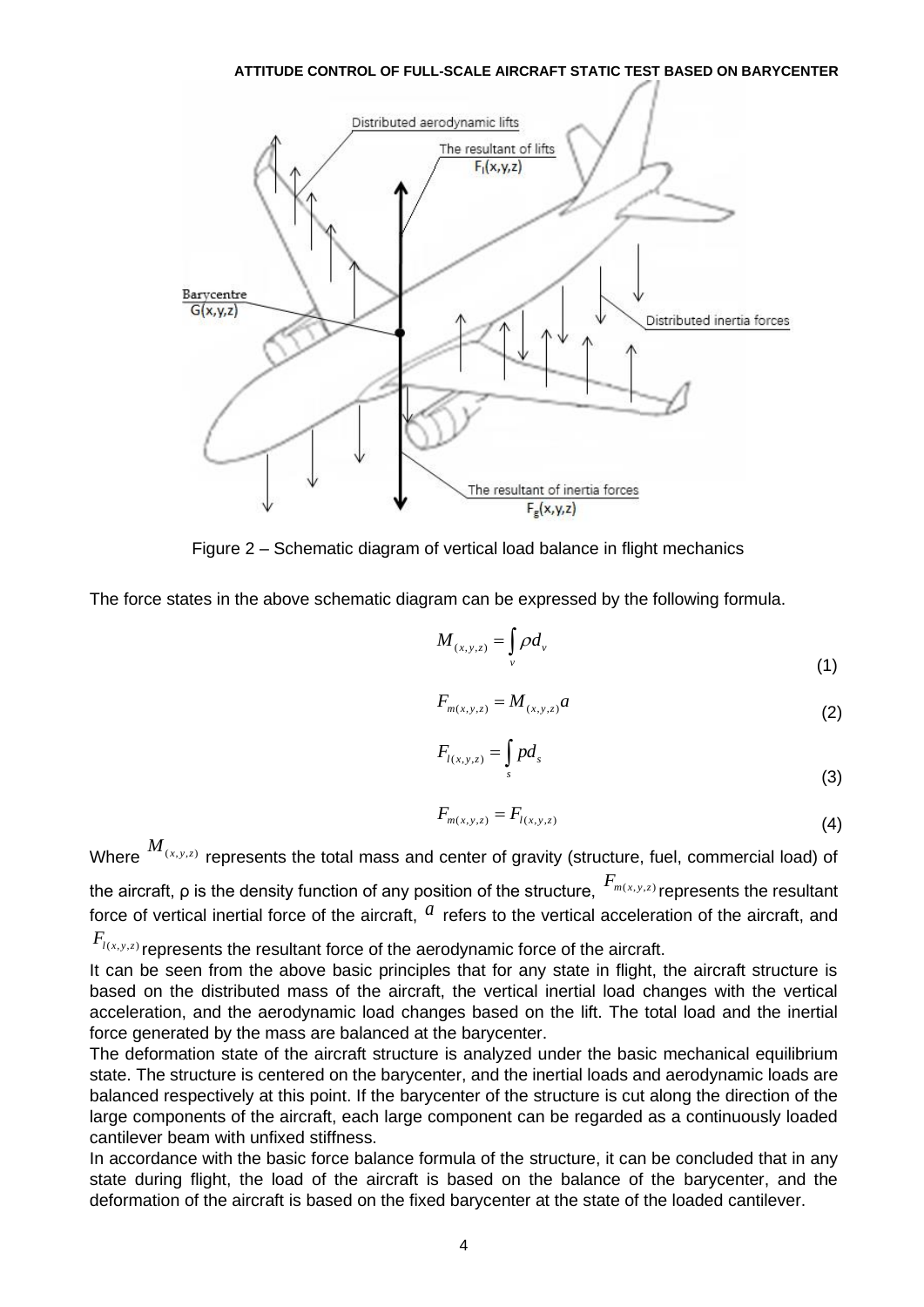2.3 The attitude control method of the full-scale aircraft static test based on the barycenter

There are three common characteristics in the input of the full-scale aircraft static test. Firstly, the test load is derived from the typical load-bearing extreme condition, that is, the case where the utilized envelope is the largest in all working conditions, and its load distribution follows two basic characteristics; The first one is that it is derived from the design use state, which approaches the real use state, and the second one is that the load distribution and resultant force follow the basic flight mechanics balance principle. Secondly, the test load comes from the typical working condition selected according to the load envelope, and the load distribution and resultant force follow the basic equilibrium principle of flight mechanics. Thirdly, the test load is applied on the basis of theoretical coordinates, and the loading equipment loads in a fixed and unified coordinate system.

The fundamental target of the full-scale aircraft structure static test is to simulate the actual force state and deformation state of the aircraft in use as realistically as possible. The load in the test originates from the use state, and the load application position is based on a fixed coordinate system. If the placement position and deformation state of the aircraft are also based on the actual use state, an accurate simulation of the real situation can be achieved.

Obviously, when the aircraft is placed on the basis of the six degrees of freedom of the barycenter under the conditions that the barycenter is fixed and deformation of the rest parts are released, the aircraft can be closest to the actual state.

The above analysis can be represented by the following logical closed-loop relationship diagram.



Figure 3 – Deformation logic of full-scale aircraft static test based on barycenter

The deformation theory of the full-scale aircraft structure static test based on the barycenter promotes the original rigid body constraint theory assumption to the elastic body constraint theory, and finds the constraint center. The finite element analysis under the guidance of this theory can more accurately guide the implementation of the test. In the static test of a full-scale aircraft structure, the position of the theoretical barycenter of the aircraft should be maintained constant, which means the six degrees of freedom that near the theoretical barycenter through external constraints are unchanged with the rest deforms freely in the test.

# **3. Design of Attitude Control System of Full-scale Aircraft Static Test Based on Barycenter**

### 3.1 Profile of the research object

This paper selects the C919 aircraft as the research object. The aircraft has a wingspan of about 36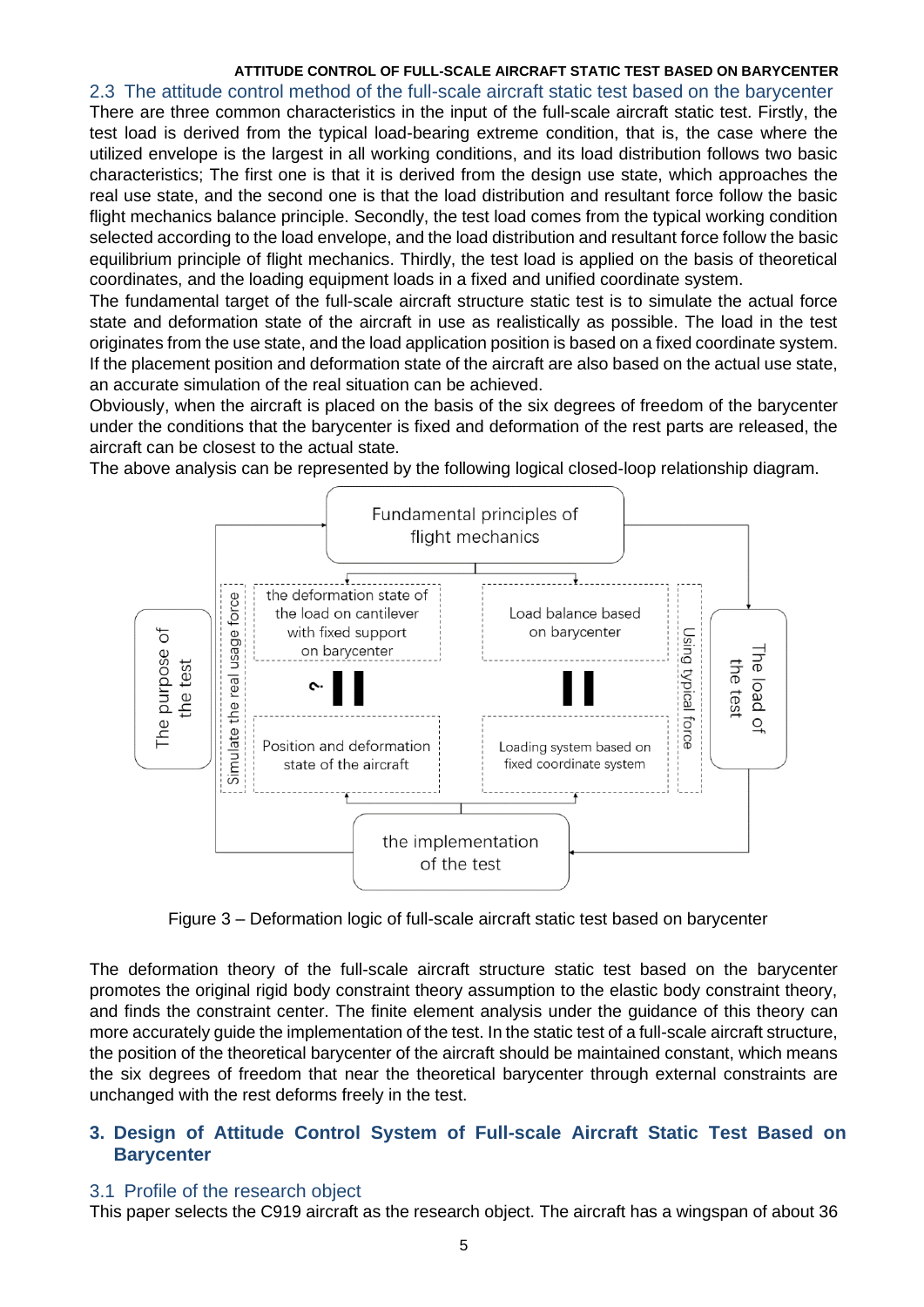meters and a total length of about 30 meters. The weight of the test aircraft is about 20 tons. Because the aircraft is a large-scale airliner, the most typical test condition—2.5g stable pitching condition is selected as the typical analysis condition. Under the 150% of the limit load of this working condition, the upward load of the wing is about 270 tons, and the maximum deformation of the wing tip is about 3 meters, the tail deforms about 260mm vertically downwards, which is a typical elastic large deformation test condition. This load case mainly evaluates the strength performance of the main bearing structure of the wing. In accordance with the Chinese Civil Aviation Airworthiness Certification Standard, the criterion for passing the test is that the structure can withstand 150% of the limit load without damage[25]. According to the test program, the criterion for successful test implementation is that during the test is loaded step by step in light of the specified load level, the absolute value of the load error of a single constraint point is less than or equal to 5000N.

### 3.2 Analysis of Deformation Characteristics of test case

The physical structure point near the theoretical barycenter is selected as the theoretical constraint point, and the six-degree-of-freedom of this point are constrained in the finite element model of the full-scale aircraft structure. Applying the load according to the load distribution and size of the test implementation and releasing the displacement constraint of the actual constraint site. The theoretical displacements of the three landing gear wheel cores can be calculated to guide the design of the constrained structure. Taking the 2.5g full-scale aircraft stable pitching case as an example, the position of the constraint point  $G(x,y,z)=(21309,-500,0)$  selected by the full-scale aircraft finite element analysis is taken as the fixed control point. The computation results are exhibited in Figure 4. The computation results are utilized as theoretical support for the subsequent steps, and will provide predictive data support for the selection of constraint positions and the determination of constraint methods.



Figure 4 – FE result of 2.5g whole aircraft stable pitching case

# 3.3 Constraint location selection

The selection of constraint points requires comprehensive consideration of constraint stability, safety of constraints in unexpected situations, constraint adaptability, local strength, rigidity of the structure, etc. On this basis, the determination of the specific location also needs to combine factors such as the type characteristics of the flying mechanism, the key areas for the assessment of specific working conditions, and the theoretical analysis results of the assessment working conditions. This is a complex and engineering problem. There are often multiple constraint options for the identical aircraft in the identical evaluation condition. Based on the above principles, this paper selects the nose landing gear and the two main landing gear wheel cores as the attitude control points of the full-scale aircraft.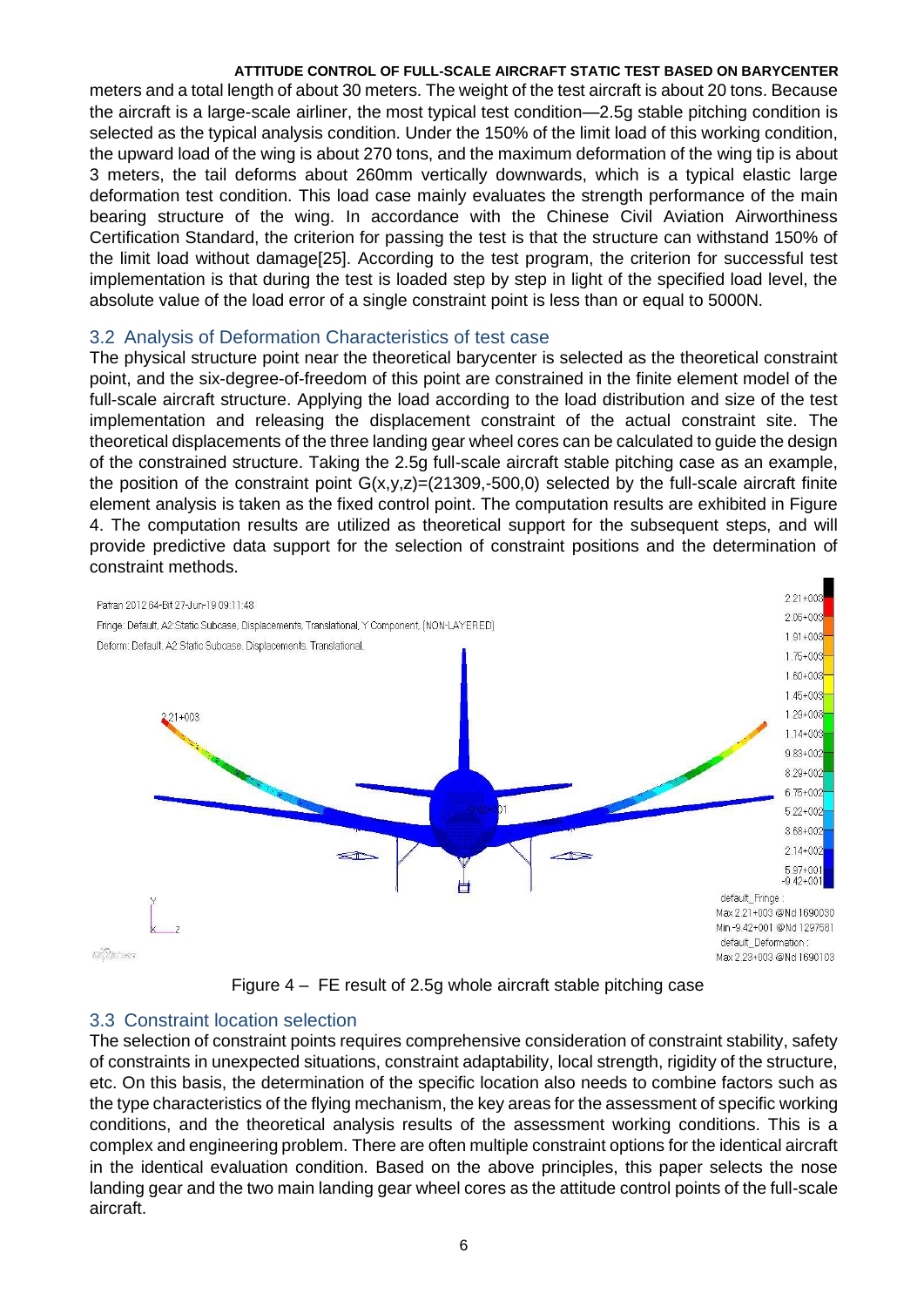The displacements of the three landing gears in x, y, and z directions are,

$$
\delta 1(x, y, z) = (19.6, -65.7, -1.2) \tag{5}
$$

$$
\delta 2(x, y, z) = (27.6, 53.5, 38.2) \tag{6}
$$

$$
\delta 3(x, y, z) = (27.8, 53.6, -38.9) \tag{7}
$$

Where δ1 (x, y, z), δ2 (x, y, z), δ3 (x, y, z) represent the displacement in three directions of the nose landing gear, the left main landing gear and the right main landing gear by fix G point.

### 3.4 Determination of constraint method

On the basis of the above analysis results, the landing gear wheel cores to be constrained have large deformation in all three directions, and their values have exceeded the error limit specified by the standard. Therefore, the influence of the deformation on the attitude of the test aircraft must be considered when designing the structural constraints of the full-scale aircraft.

Taking the 2.5g full-scale aircraft stable pitching condition as an example, in accordance with the structural rigidity and load-bearing capacity characteristics, the vertical direction of the nose landing gear, the vertical direction of the left and right main landing gears, the heading of the left and right main landing gears, and the lateral direction of the right main landing gear are selected as the sixdegree-of-freedom static constraint points. For the vertical displacement and pitch control of the aircraft, the nose landing gear deforms vertically by 65.7 mm, and the left and right main landing gears deform upwards by 53.5 mm. Due to the long heading distance between the nose and main landing gears, the pitch angle error of the aircraft caused by the vertical deformation is less than 1 degree, which has little effect on the test results. In addition, the loading points are all vertical loading points. It is evaluated that the change in angle does not affect the test implementation. Therefore, the nose landing gear adopts a hinged crowbar vertical displacement fixed restraint structure, and the left and right main landing gears adopt horizontal follow-up vertical hinged adjustable displacement constraints during the test. The vertical heights of the nose landing gear, the left and right main landing gear are preset during the test implementation, so that the vertical height and pitch angle of the aircraft can approach the theoretical state when the applied load is equal to the assessment load. For horizontal constraints, the calculation results suggest that the maximum heading displacement is 28mm, and the maximum lateral displacement is 39mm. For the heading displacement and lateral displacement, the hydraulic displacement closed-loop control load monitoring constraint method is adopted to compensate the heading and lateral deformation of the landing gears in real time during the loading process. For the roll attitude and yaw attitude control, the vertical direction of the left and right main landing gear of the roll attitude controlling and the heading of the left and right main landing gear of the yaw controlling are called symmetric deformation. As a result, roll deformation and yaw deformation are non-focused items, which can be compensated symmetrically using hydraulic displacement closed-loop control load monitoring and constraint method.

During the test installation, the vertical direction of the nose landing gear is constrained by conventional hinged crowbars, the vertical direction of the left and right main landing gears adopts the skateboard type horizontal follow-up vertical adjustable height load monitoring and constraint method, and the lateral position of the right main landing gear adopts a hydraulic position control force monitoring closed-loop control system. Besides, the fixed end in the height direction presets the installation height of the actuator to the theoretical height of the landing gear wheel core at the assessment point. The controllable mechanical deformation of each constraint point is set to be no less than 1.5 times the theoretical deformation to prevent the deformation from exceeding the predicted value in actual implementation and adjust.

The negative values of the heading of the left and right main landing gear and the lateral theoretical displacement of the right main landing gear are set as the active commands of the corresponding displacement control actuators in the test load spectrum. Assuming that the analysis is sufficiently accurate and the theoretical and actual states are identical, then the actual deformation of the aircraft should be consistent with the theory, and the displacement control command compensation at the constraint point just offsets its relative deformation, thus ensuring the stability of the attitude of the test aircraft.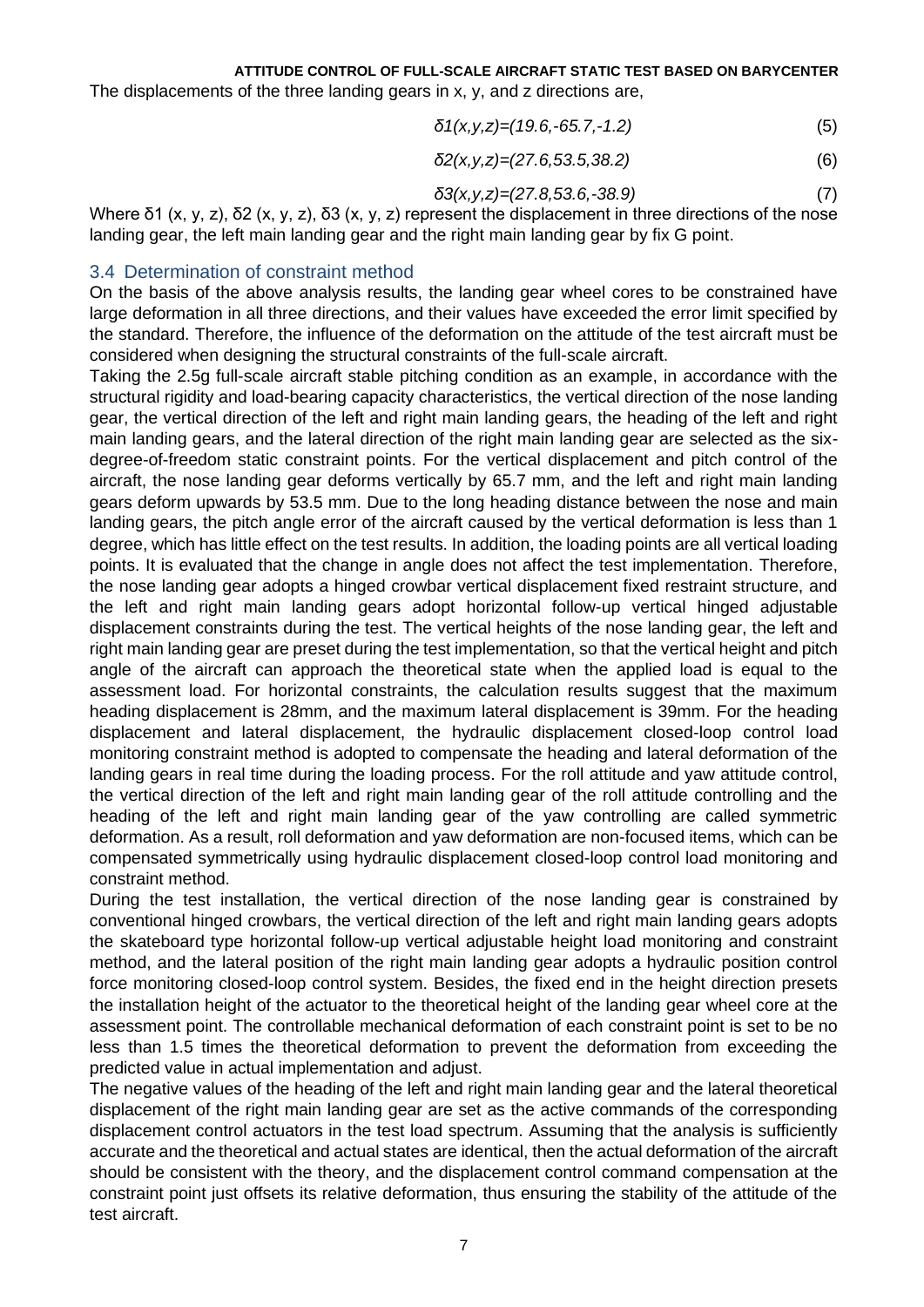The final constraint scheme of the full-scale aircraft working condition is shown in Figure 5.



Figure 5 – Constraint scheme of 2.5g whole aircraft stable pitching case; 1. Crowbar hinged vertical constraint; 2. Hinged displacement follow-up control heading constraint; 3. Horizontal slide type follow-up vertical height adjustable vertical constraint; 4. Hinged displacement follow-up control lateral constraint

# **4. Active Displacement Compensation Technology for Constraint Points based on Actual Measurement**

In fact, the constraint point displacement compensation attitude control technology based on theoretical analysis have certain errors. The reasons are as follows: 1. The analysis did not consider the test aircraft structure and equipment weight; 2. The test installation is not completely consistent with the theoretical analysis; 3. The test load application did not consider the error of the loading direction due to structural deformation.

In order to further improve the accuracy of the test constraints, real-time landing gear displacement compensation control technology is employed. that is, the aircraft heading displacement sensor is set on the nose heading to monitor the whole aircraft heading displacement. A vertical displacement sensor is set up in the vertical direction of the nose and the central wing to monitor the vertical and pitch attitude of the whole aircraft. And a lateral displacement sensor is set up in the lateral direction of the nose and the central wing to monitoring the lateral and yaw attitude of the whole aircraft. During the test, the attitude change of the aircraft is monitored synchronously throughout the process. In the preliminary test, the attitude change curve of the aircraft is obtained through the attitude monitoring sensor, the amount of attitude change is linearly accumulated until the assessment load is reached, and the displacement at the constraint point is back-calculated through the geometric relationship. This value is added to the pre-set displacement control command value through computation, and the preliminary test is performed again until the attitude of the test aircraft remains stable during the preliminary test.

# **5. Verification Results and Discussion**

The displacement data of the aircraft attitude control sensor in the pre-test of the 2.5g full-scale aircraft structure in stable pitch conditions is shown in Figure 6. From Figure 6, it can be seen that the values of left and right main heading are small, and the pre-trial displacement is controlled within 1mm. However, these results are all unidirectional deviations and can be further adjusted appropriately. The lateral displacement of the right main starting point is relatively large, reaching 4.8mm, and it is difficult to meet the requirements for continued loading. Therefore, the amount of compensation must be modified. According to the geometric relationship and the proportion of the load series, the amount of the displacement compensation for the aircraft attitude control actuator is: The left and right main heading stacks 3mm respectively, and the right main heading stacks 12.5mm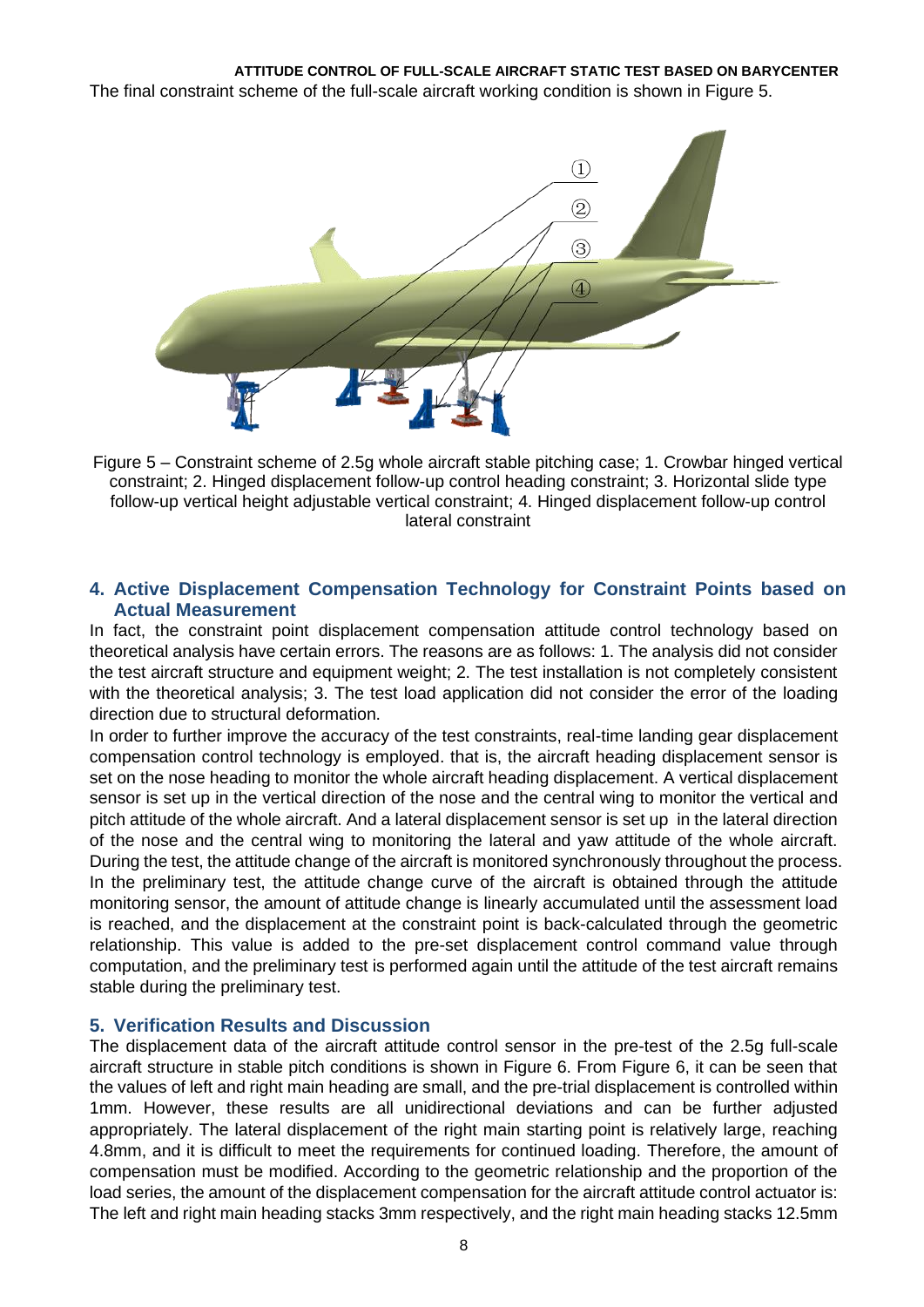laterally.



Figure 6 – Posture change of the first 60% limit load pretest on 2.5g whole aircraft stable pitching case; 1201. 1 frame vertical; 1301. 1 frame lateral 1315. Central wing lateral; 8905. Left main landing gear upper heading; 8906. Right main landing gear upper heading

In the final ultimate load test, the monitoring displacement of the aircraft attitude is shown in Figure 7.



Figure 7 – Posture change of the last 150% limit load test on 2.5g whole aircraft stable pitching case; 1201. 1 frame vertical; 1301. 1 frame lateral 1315. Central wing lateral; 8905. Left main landing gear upper heading; 8906. Right main landing gear upper heading

It can be seen from Figure 7 that the displacement monitoring data of the 153% limit load test is linear and valid, which means it can reflect the overall attitude of the test aircraft. The value of the overall displacement is small, which meets the requirements of the attitude control.

#### **6. Conclusion and Discussion**

This paper introduces the design concept of the full-scale aircraft constraint based on the rigid body hypothesis, analyzes the structural rigidity and load capacity characteristics of the aircraft C919, find the problem that the rigid body hypothesis cannot meet the test requirements. Then proposes the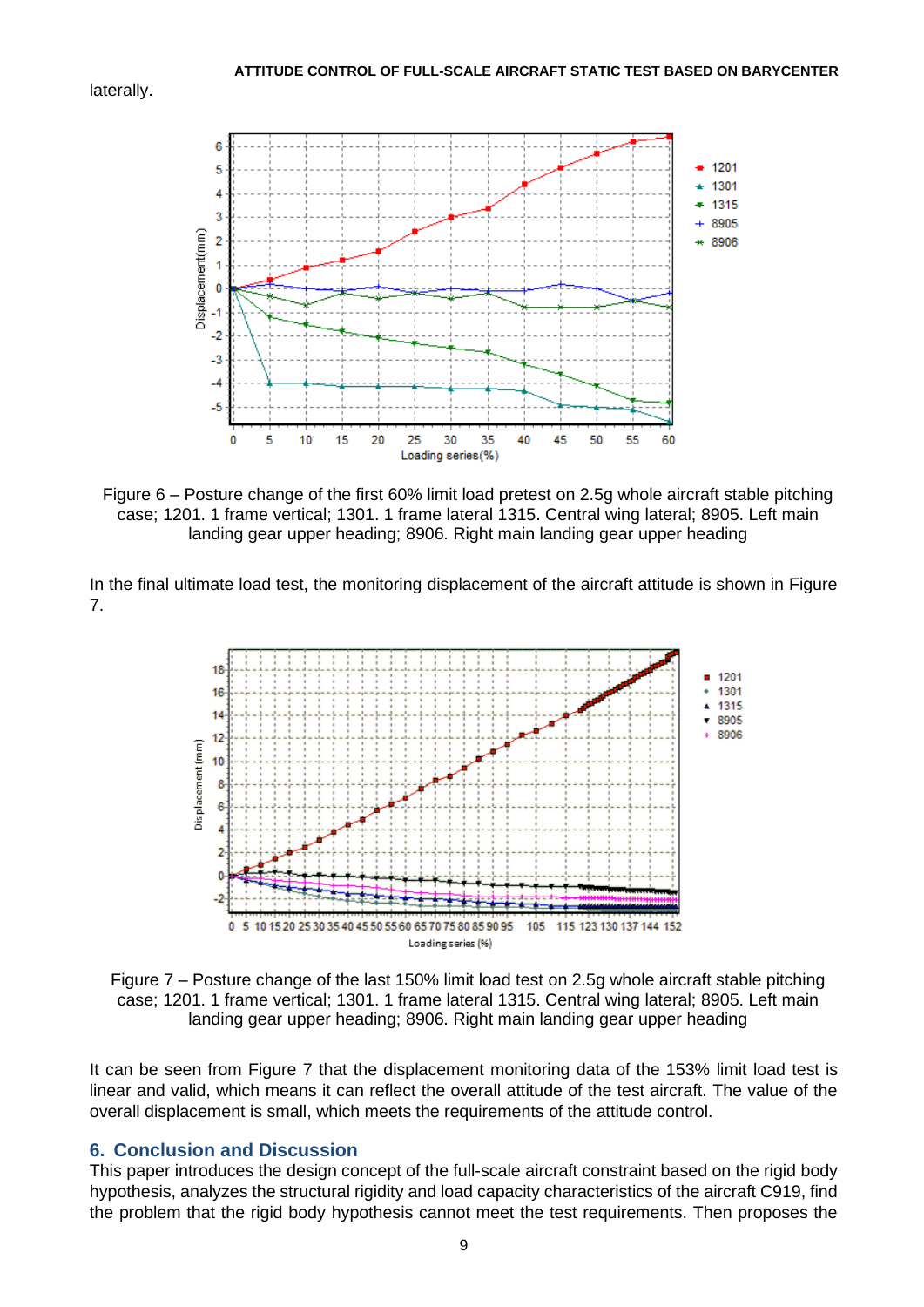structural deformation theory of an aircraft with the barycenter as the control center by means of basic theoretical analysis. Taking the full-scale static test of the aircraft C919 as an example, through finite element analysis, overall scheme design, test pre-test and other stages of analysis and testing, the real-time active displacement compensation attitude control technology is finally proposed.

Discuss, the displacement monitoring data can be directly connected to the control system, the monitoring data and attitude adjustment formula can be established through the geometric relationship, and the compensation amount can be adjusted in real time according to the actual measurement results. However, this control method is not reliable due to the lack of reliability of the displacement sensor. The sensor can be easily affected by external physical interference when the pull-out rope of the displacement monitoring part is exposed without protection. For the sake of safety, this control method is not employed. It can be further taken into consideration after the reliability of the sensor is improved.

### **7. Contact Author Email Address**

Zheng Jianjun: ylzjj 86@163.com

### **8. Copyright Statement**

The authors confirm that they, and/or their company or organization, hold copyright on all of the original material included in this paper. The authors also confirm that they have obtained permission, from the copyright holder of any third party material included in this paper, to publish it as part of their paper. The authors confirm that they give permission, or have obtained permission from the copyright holder of this paper, for the publication and distribution of this paper as part of the ICAS proceedings or as individual off-prints from the proceedings.

### **References**

- [1] 孙侠生, 齐丕骞. 民用飞机结构强度刚度设计与验证指南[M]. 北京: 航空工业出版社, 2012:374. Sun Xiasheng, Qi Peijian. Design and verification guide of Strength and stiffness in civil aircraft structure [M]. Beijing: Aviation Industry Press, 2013: 357 (in Chinese).
- [2] 郑建军, 唐吉运, 王彬文. C919飞机全机静力试验技术 [J]. 航空学报, 2019; 40(1):522364-522364. Zheng Jianjun, Tang Jiyun, Wang Binwen. Static test technology of C919 full-scale aircraft structure [J]. Acta Aeronautica et Astronautica Sinica, 2019, 40(1): 522364 (in Chinese).
- [3] 中国飞机强度研究所. 航空结构强度技术[M]. 北京: 航空工业出版社, 2013:357. AVIC Aircraft Strength Research Institute. Aircraft structure strength technology[M]. Beijing: Aviation Industry Press, 2013: 357 (in Chinese).
- [4] 强宝平. 全尺寸飞机结构试验技术 [J]. 航空科学技术, 2012(6):10-13.

Qiang Baoping. Evaluation of full scale aircraft structure strength test technology [J]. Aeronautical Science & Technology, 2012(6):10-13 (in Chinese).

- [5] 张兆斌, 李明强, 李健. 大型运输机全机静力试验总体规划与实施研究 [J]. 航空科学技术, 2015(10):25-27. Zhang Zhaobin, Li Mingqiang, Li Jian. Research on comprehensive planning and implementation for full-scale static test of large transporter [J]. Aeronautical Science & Technology, 2015, 26(09): 25-27 (in Chinese).
- [6] Mohaghegh M. Validation and certification of aircraft structures[C]. 46th AIAA/ASME/ASCE/AHS/ASC Structures, Structural Dynamics and Materials Conference. Austin, Texas, 2005.
- [7] 王育鹏, 裴连杰, 李秋龙, 等. 新一代战斗机全机地面强度试验技术 [J]. 航空学报. 2020, 41(6): 523482. Wang yupeng, Pei Lianjie, Li Qiulong. et al. Full-scale Aircraft Strength Test Technology of Next Generation Fighter[J]. Acta Aeronautica et Astronautica Sinica, 2020, 41(6): 523482 (in Chinese).
- [8] Shim J-y, Lee S-G, Ahn S-M. Kc-100 full-scale static test system [J]. Aerospace Engineering and Technology, 2012; 11.
- [9] 卓轶, 吕媛波, 张文东. 飞机结构强度试验中拉压垫加载技术研究 [J]. 科学技术与工程, 2016; 16(2):244- 248.

Zhuo Yi, Lv Yuanbo, Zhang Wendong. The re-search of tension/compression pad load technique in structure strength test [J]. Science Technology and En-gineering, 2016; 16(2):244-248 (in Chinese).

[10] 刘玮, 滕青, 刘冰. 基于地板结构的机身双层双向加载技术 [J]. 航空学报, 2018; v.39(05):136-143. Liu Wei, Teng Qin, Liu Bing. Double deck bi-directional loading technology based on airliner cabin floor structure [J]. Acta Aeronautica et Astronautic Sinica, 2018, 39(5): 221712 (in Chinese).